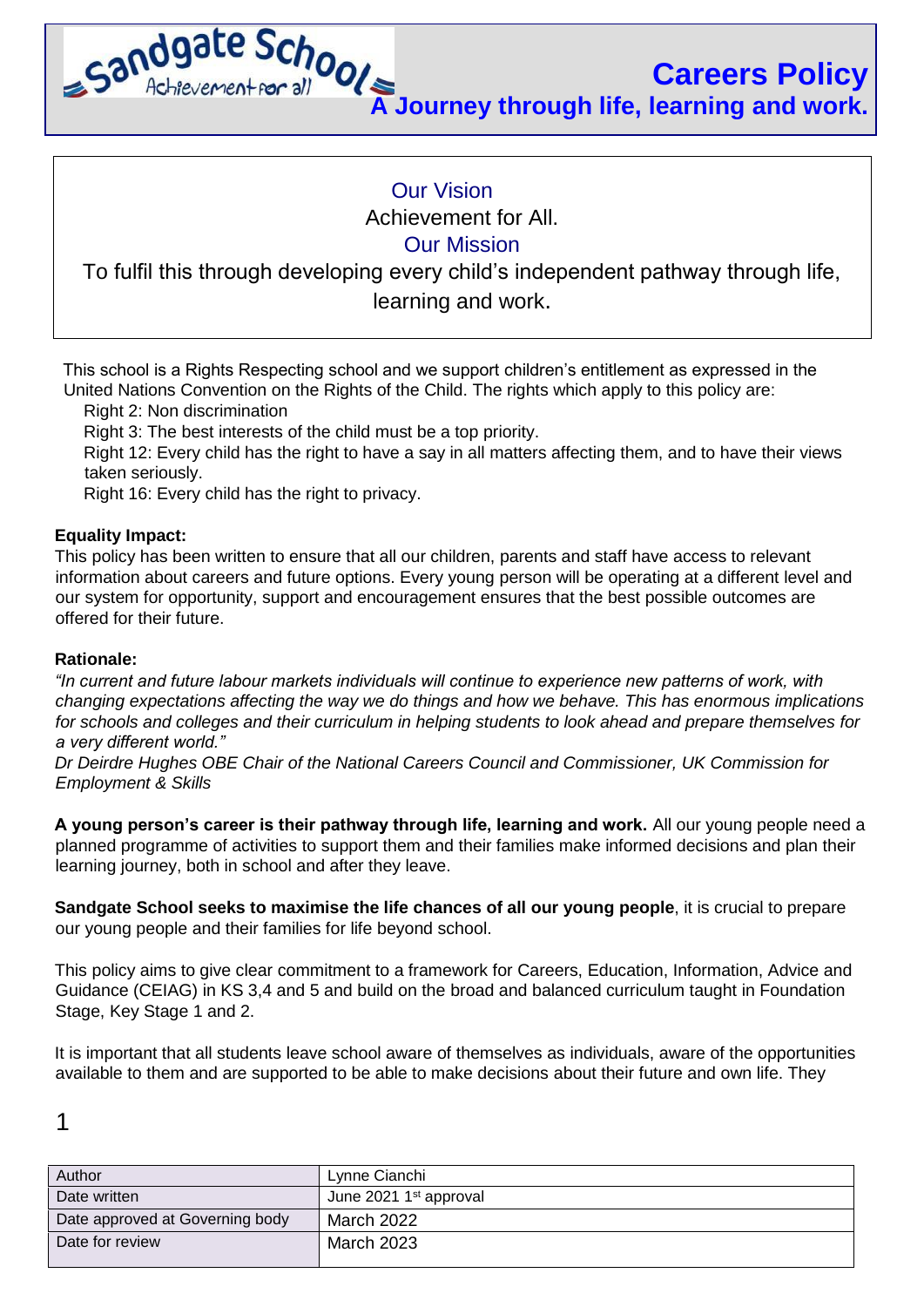should be prepared for the transition from fulltime education to the world beyond. Therefore, Careers will form aspects of all students personal and social development and be part of their curriculum.

Sandgate School believes that good CEIAG connects learning to the future. It motivates young people by giving them a clearer idea of the routes to further learning opportunities, jobs and careers that they will find engaging and rewarding.

Good CIEAG widens pupil's horizons, challenges stereotypes and raises aspirations. It provides pupils with the knowledge and skills necessary to make successful transitions throughout their life. This supports social mobility by improving opportunities for all young people.

Effective CEIAG will provide opportunities for pupils to:

- Investigate and implement career/post school prospects.
- Experience the working world and personalised opportunities.
- Understand how to keep safe in the world of work and where to go for help if it is needed.
- Have the skills, knowledge and support to make well-informed, realistic decisions.
- Where possible be supported to be able to plan their future choices and understand how to access information, advice and guidance to improve their life chances.
- Understand how their education is linked to their potential future choices.
- Make imaginative, creative and innovative use of new technologies to raise the quality of learning within the wider school curriculum.
- Give pupils opportunities to understand and explore values, beliefs and their own cultural and social values through the curriculum and links to SMSC, Cultural Capital, Personal Development and PSHE.
- Have access to and use platforms such as Skills Builder to develop Personal Development and Employability Skills.
- Have access to quality guidance through appropriate Support Services and Professional Bodies.

#### **Statutory requirements:**

All students in Years 7 to 14 at Sandgate are entitled to:

- Find out about their options and opportunities regarding their future. Part of our careers programme provides information on the full range of education and training options available at each transition point.
- Hear from a range of local providers about the opportunities they offer, including further education, technical education, work opportunities and supported work opportunities and possible apprenticeships.
- Help and support to complete applications available and relevant to them.
- Have support from a trained careers advisor, such as a member of *Inspira*, to help inform and shape decisions.

(*Inspira* is a leading career management and personal development organisation operating in the North West of England, employed by Cumbria County Council to support Schools.)

#### **Aims:**

 $\mathfrak{D}$ 

| Author                          | Lynne Cianchi    |
|---------------------------------|------------------|
| Date written                    | <b>July 2020</b> |
| Date approved at Governing body |                  |
| Date for review                 |                  |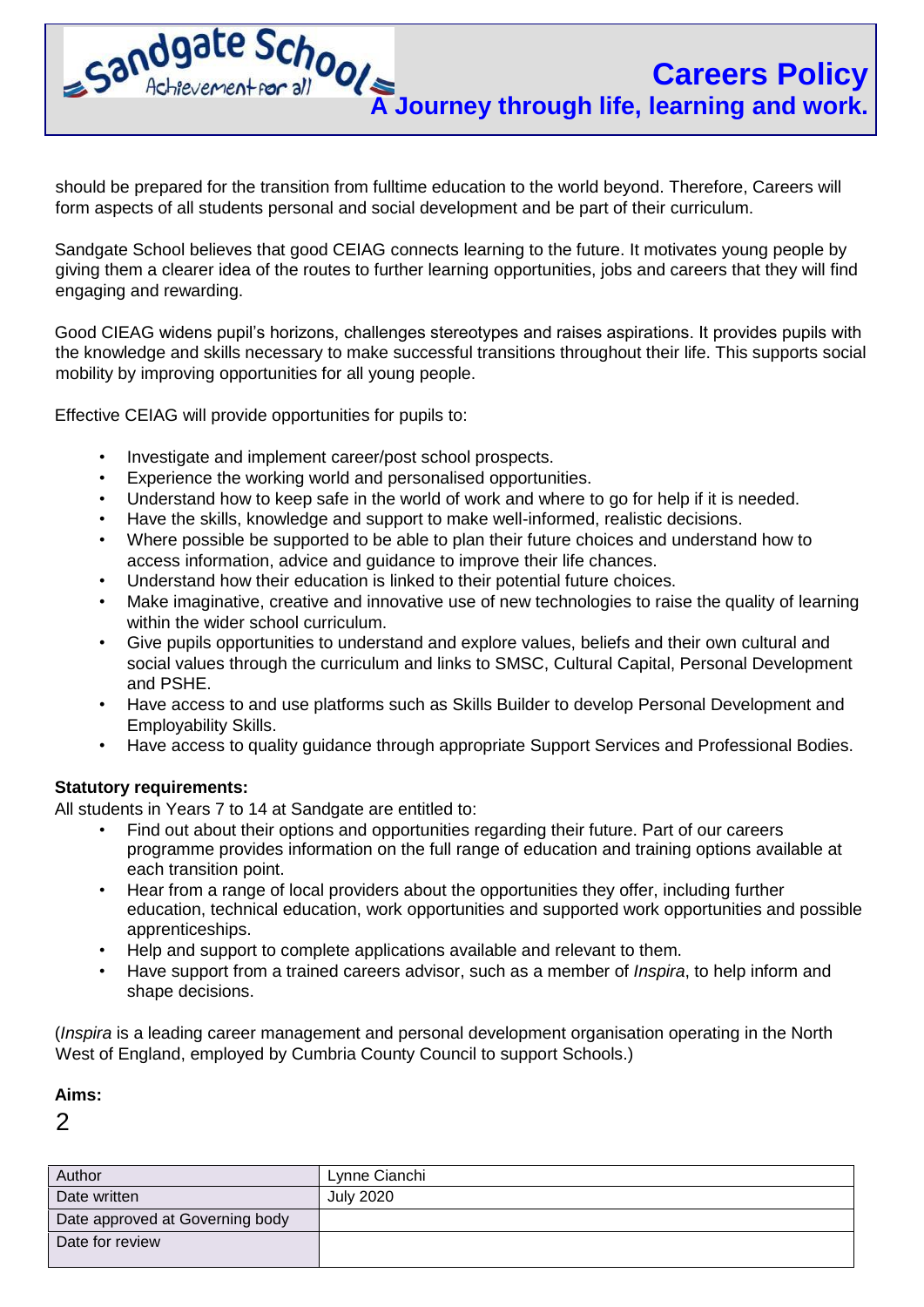

*"Career learning is a key means through which schools have supported young people to think about how their learning fits with their life beyond school. Career learning is not just a process of matching young people to the labour market, but rather a broad curriculum area (which is related to, but distinct from, other elements of personal, social, health and economic [PSHE] education and other subjects) that equips learners to manage their life and learning. It also complements career guidance, which is generally provided on an individual basis to support individual decision-making.* 

*Careers 2020: Options for future careers work in English schools T. Hooley, J. Marriott, A.G. Watts and L. Coiffait* 

Sandgate School aims to maximise the benefits for every young person, supporting them to reach their full potential and give a sense of direction in their future life. Where possible the students will access the the world of work through available work related learning opportunities.

We aim to equip our students with skills for working life by promoting functional skills and independence. This forms the basis of the learning entitlement for all students in KS 3, 4 and 5. Improving motivation and attainment, self-esteem and developing long term realistic aspirations. Thus, preparing them for transition into adulthood.

The careers programme at Sandgate will aim to be delivered according to SEND Gatsby Benchmarks, a framework endorsed by the DfE and Careers Development Institute. This framework outlines the experiences and information each young person should have access to in order to make informed decisions about their future. We will aim to develop essential skills for life and improved employability through The Skills Builder Programme. Progress will be monitored through the SEND Gatsby Benchmarks, Skills Builder and using the Compass tracker.

We aim to continue to develop our relationships with Post 16 education and training providers, including F.E. Colleges, Right2Work, Oaklea Trust and Supported Internship opportunities to achieve the best possible progression for our students and their future. We also strive to seek out sympathetic employers for employment opportunities.

The careers lead will co-ordinate the programme and be a resource for staff, students and parents and inform of latest developments and opportunities. Communication will be key to raising aspirations, focusing on skills and inclusivity.

All members of staff at Sandgate School are expected to be aware of the policy and to be part of its implementation.

#### **Entitlement**

The careers programme is designed to meet the needs of students at Sandgate School. It is differentiated and personalised through regular discussions with staff, parents and other agencies at EHCP reviews and in the setting of IEP targets, to ensure progression through activities that are appropriate to students'

| Author                          | Lynne Cianchi |
|---------------------------------|---------------|
| Date written                    | July 2020     |
| Date approved at Governing body |               |
| Date for review                 |               |
|                                 |               |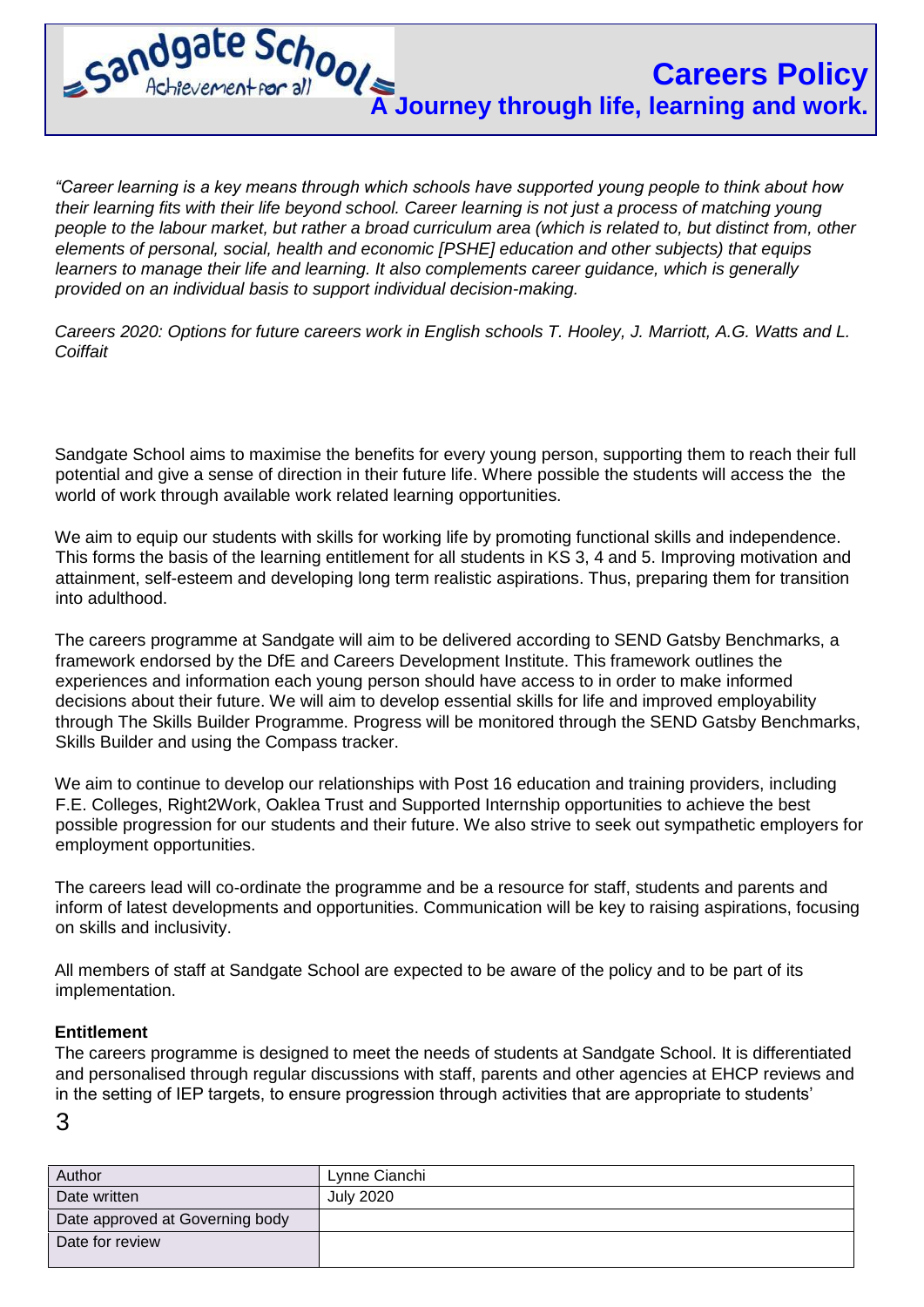stages of career learning, planning and development. It contributes to their Personal Development and Post 16 curriculum.

Students are entitled to careers education and guidance that is impartial and confidential. It will be integrated into their experience of the whole curriculum, based on a partnership with students and their parents or carers. The programme will promote equality of opportunity, inclusion and anti-racism. It will provide additional support as required for any student with specific needs or identified as being at risk of becoming NEET. (Not in Education, Employment or Training). It will work with the relevant outside agencies to ensure continuity from Child to Adult Services to ensure the continued support and provision for students and their families.

Sandgate School will ensure that students are well prepared for the next stage of their education, training and or/employment. We will ensure that we provide timely, independent information, advice and guidance to assist students on their next steps in these areas. Students should have an informed understanding of the options and the challenges facing them as they move through the School and on to the next stage of their education and/or training. Transition programmes are developed to ensure the best possible transition occurs especially when moving to a new establishment.

## **Monitoring & Evaluation**

Monitoring of CEIAG takes place through:

- The Careers Lead ensuring that the CEIAG programme is audited internally against the SEND Gatsby benchmarks and updating areas identified using the CEC Compass tool.
- Participation in a careers support group CLEP (Cumbria Local Enterprise Partnership).
- The Careers Lead implementing improvements where necessary following discussions with SLT or staff.
- Effectiveness reviews and feedback will be gathered from Staff, Students and Parents to further develop the programme.
- The Careers Lead will report on provision, activities and an evaluation to the Head teacher and link Governor for CEIAG at least once a year.

#### **Areas of Responsibility**

| <b>Head Teacher</b> | Has an overview of the programme within the school.<br>Will ensure all relevant Statutory documents are accessible on the School website,<br>are maintained and up to date.                                                                                                                                                                                                                                                                                                                                                                                                        |
|---------------------|------------------------------------------------------------------------------------------------------------------------------------------------------------------------------------------------------------------------------------------------------------------------------------------------------------------------------------------------------------------------------------------------------------------------------------------------------------------------------------------------------------------------------------------------------------------------------------|
| Governors           | Ensure the School fulfils its statutory obligations, has a clear policy on CEIAG which<br>is communicated and accessible to all.<br>Understand the Sandgate Careers programme will be based on the guidance in the<br><b>SEND Gatsby Benchmarks.</b><br>Ensure that arrangements are in place to allow a range of educational and training<br>providers to access pupils in KS 3, 4 and 5 and a relevant access policy is in place. A<br>named member of the Governing body will liaise with the Head Teacher and Careers<br>Lead and encourage employer engagement in the School. |

| Author                          | Lynne Cianchi    |
|---------------------------------|------------------|
| Date written                    | <b>July 2020</b> |
| Date approved at Governing body |                  |
| Date for review                 |                  |
|                                 |                  |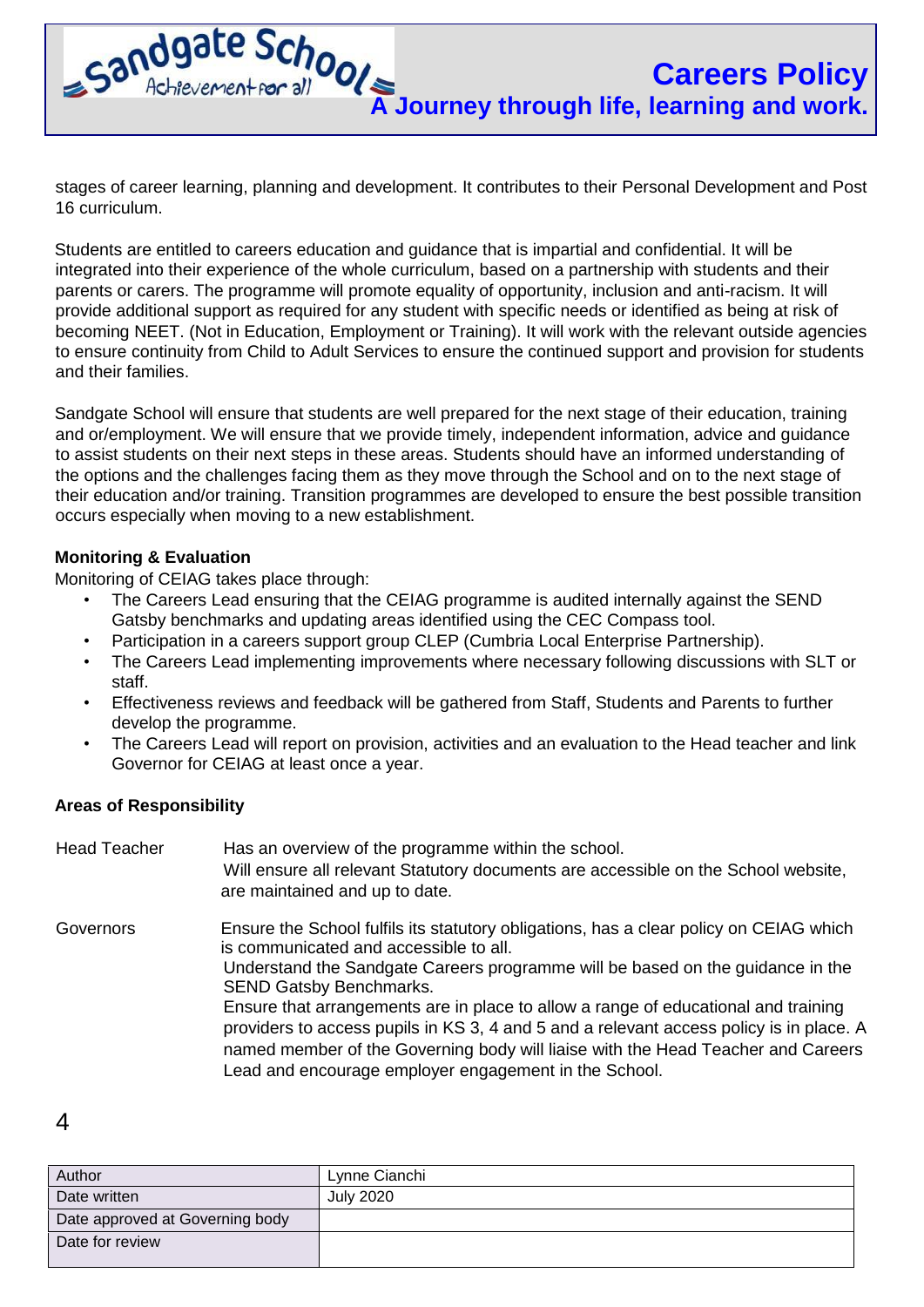**Careers Policy A Journey through life, learning and work.** 

| <b>Careers Leader</b> | Monitor and liaise with the Head Teacher and Governors.<br>Create and maintain and evaluate the Schools Career programme.<br>Complete the School Tracker and Compass data.<br>Inform and update Staff regarding the school's careers programme.<br>Implement the Skills Builder Platform to develop essential skills for Personal<br>development and Employability - Staff training as necessary.<br>Oversee the CEIAG programme delivery across KS3, 4 & 5 and ensure careers is<br>part of the broad and balanced curriculum taught in EYFS, KS 1&2 (making links with<br>PSHE/Dimensions topics where appropriate).<br>Liaise with LAKES/SEAS/MEADOWS Leads at Sandgate to maintain up to date<br>information regarding development, relevance and progression for their students to<br>meet the statutory requirements for the Careers programme, including SEND Gatsby<br>benchmarks, Compass, Ofsted and DfE. (where applicable)<br>Further develop relationships with FE Colleges and other relevant agencies (eg.<br>Oaklea Trust, Inspira) for the continued development and improvement of the<br>Careers programme/opportunities offered at Sandgate School.<br>Liaise with LAKES lead regarding maintaining records of qualifications gained and<br>Destination Data for three years after students have left Sandgate School. (A<br>statutory requirement) |
|-----------------------|-------------------------------------------------------------------------------------------------------------------------------------------------------------------------------------------------------------------------------------------------------------------------------------------------------------------------------------------------------------------------------------------------------------------------------------------------------------------------------------------------------------------------------------------------------------------------------------------------------------------------------------------------------------------------------------------------------------------------------------------------------------------------------------------------------------------------------------------------------------------------------------------------------------------------------------------------------------------------------------------------------------------------------------------------------------------------------------------------------------------------------------------------------------------------------------------------------------------------------------------------------------------------------------------------------------------------------------------------------------------------|
| <b>Teachers</b>       | Deliver the careers programme - as part of the school curriculum through all subjects<br>and PSHE/Dimensions/functional skills, developing cross curricular links where<br>possible.<br>Implement the Skills Builder platform (from KS3 upwards)<br>Use prior learning of students to inform future planning relating to careers.<br>Be involved in EHCP Reviews and discuss future aspirations and opportunities.<br>Include a 'career-based target' in KS3, 4 & 5 reviews and IEP's<br>Liaise with the Careers Lead regarding their students and the Careers programme.                                                                                                                                                                                                                                                                                                                                                                                                                                                                                                                                                                                                                                                                                                                                                                                               |
| <b>Students</b>       | Will contribute to their annual EHCP review and complete their Student Voice<br>expressing future career aspirations.<br>They will develop a working relationship with their teacher, TA or Career Lead<br>regarding career aspirations.<br>Have access to information and visit/visitors to support their decision making.<br>Meet with and discuss with a member of the Inspira team (Careers Advisor) to<br>receive support and guidance towards their career choices and pathway for the<br>future. (KS 3, 4, 5)<br>Participate in Skills Builder activities and monitor their skill development(where<br>possible)<br>Identify their strengths and interests for their future.<br>Give feedback to help evaluate the Careers programme on how effective it was for<br>them.                                                                                                                                                                                                                                                                                                                                                                                                                                                                                                                                                                                        |

| Author                          | Lynne Cianchi    |
|---------------------------------|------------------|
| Date written                    | <b>July 2020</b> |
| Date approved at Governing body |                  |
| Date for review                 |                  |
|                                 |                  |